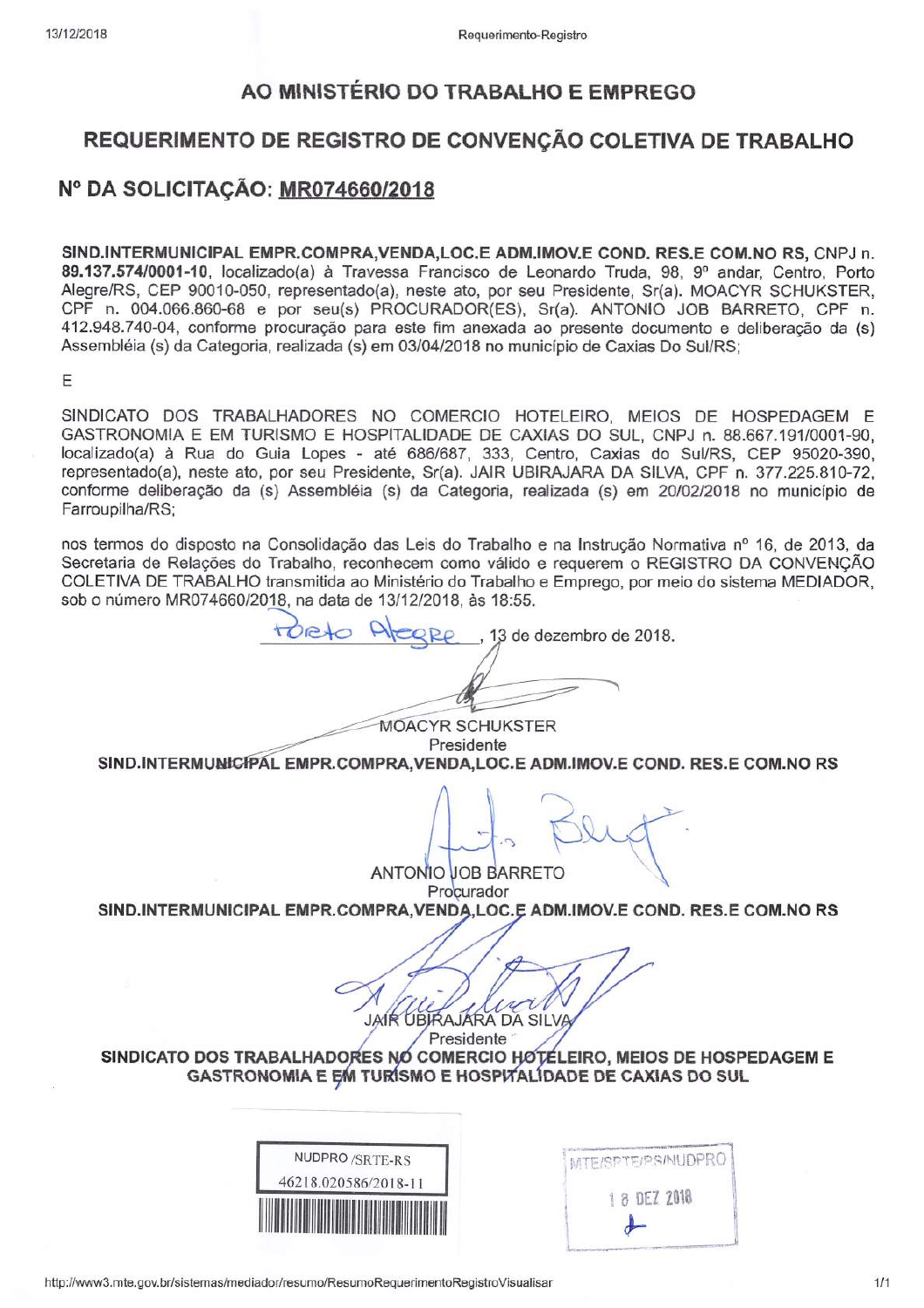### CONVENÇÃO COLETIVA DE TRABALHO 2018/2019

#### NÚMERO DA SOLICITAÇÃO: MR074660/2018 DATA E HORÁRIO DA TRANSMISSÃO: 13/12/2018 ÀS 18:55

SIND.INTERMUNICIPAL EMPR.COMPRA.VENDA.LOC.E ADM.IMOV.E COND. RES.E COM.NO RS. CNPJ n. 89.137.574/0001-10, neste ato representado(a) por seu Presidente, Sr(a). MOACYR SCHUKSTER e por seu Procurador, Sr(a). ANTONIO JOB BARRETO;

E

SINDICATO DOS TRABALHADORES NO COMERCIO HOTELEIRO, MEIOS DE HOSPEDAGEM E GASTRONOMIA E EM TURISMO E HOSPITALIDADE DE CAXIAS DO SUL, CNPJ n. 88.667.191/0001-90, neste ato representado(a) por seu Presidente, Sr(a). JAIR UBIRAJARA DA SILVA;

celebram a presente CONVENÇÃO COLETIVA DE TRABALHO, estipulando as condições de trabalho previstas nas cláusulas seguintes:

## **CLÁUSULA PRIMEIRA - VIGÊNCIA E DATA-BASE**

As partes fixam a vigência da presente Convenção Coletiva de Trabalho no período de 01º de marco de 2018 a 28 de fevereiro de 2019 e a data-base da categoria em 01º de março.

## **CLÁUSULA SEGUNDA - ABRANGÊNCIA**

A presente Convenção Coletiva de Trabalho abrangerá a(s) categoria(s) Empregados em Edifícios, com abrangência territorial em Bento Gonçalves/RS, Carlos Barbosa/RS, Caxias Do Sul/RS, Cotiporã/RS, Fagundes Varela/RS, Farroupilha/RS, Flores Da Cunha/RS, Guabiju/RS, Nova Prata/RS, Protásio Alves/RS, São Jorge/RS, São Marcos/RS, Veranópolis/RS, Vila Flores/RS e Vista Alegre Do Prata/RS.

## **SALÁRIOS. REAJUSTES E PAGAMENTO PISO SALARIAL**

## **CLÁUSULA TERCEIRA - SALÁRIOS NORMATIVOS**

Ficam instituídos os seguintes salários normativos, com vigência a partir de 1º de março de 2018:

## a) Zeladores - R\$ 1.242,00 (um mil duzentos e quarenta e dois reais);

b) Demais empregados  $-R\$  1.144,00(um mil cento e quarenta e quatro reais).

## REAJUSTES/CORREÇÕES SALARIAIS

#### **CLÁUSULA QUARTA - REAJUSTE SALARIAL**

Em 1º de março de 2018, os salários dos empregados representados pela entidade profissional acordante serão majorados no percentual de 1.81% (um inteiro e oitenta e um centésimos por cento), a incidir sobre o salário percebido em marco de 2017.

## CLÁUSULA QUINTA - REAJUSTE SALARIAL PROPORCIONAL

A taxa de reajustamento do salário do empregado que haja ingressado no condomínio após a data-base será proporcional ao tempo de servico e terá como limite o salário reajustado do empregado exercente da mesma função, admitido até 12 (doze) meses antes da data-base.

Na hipótese de o empregado não ter paradigma ou em se tratando de condomínio constituído e em funcionamento depois da data-base da categoria, será adotado o critério proporcional ao tempo de servico, com adição ao salário de admissão, conforme tabela abaixo: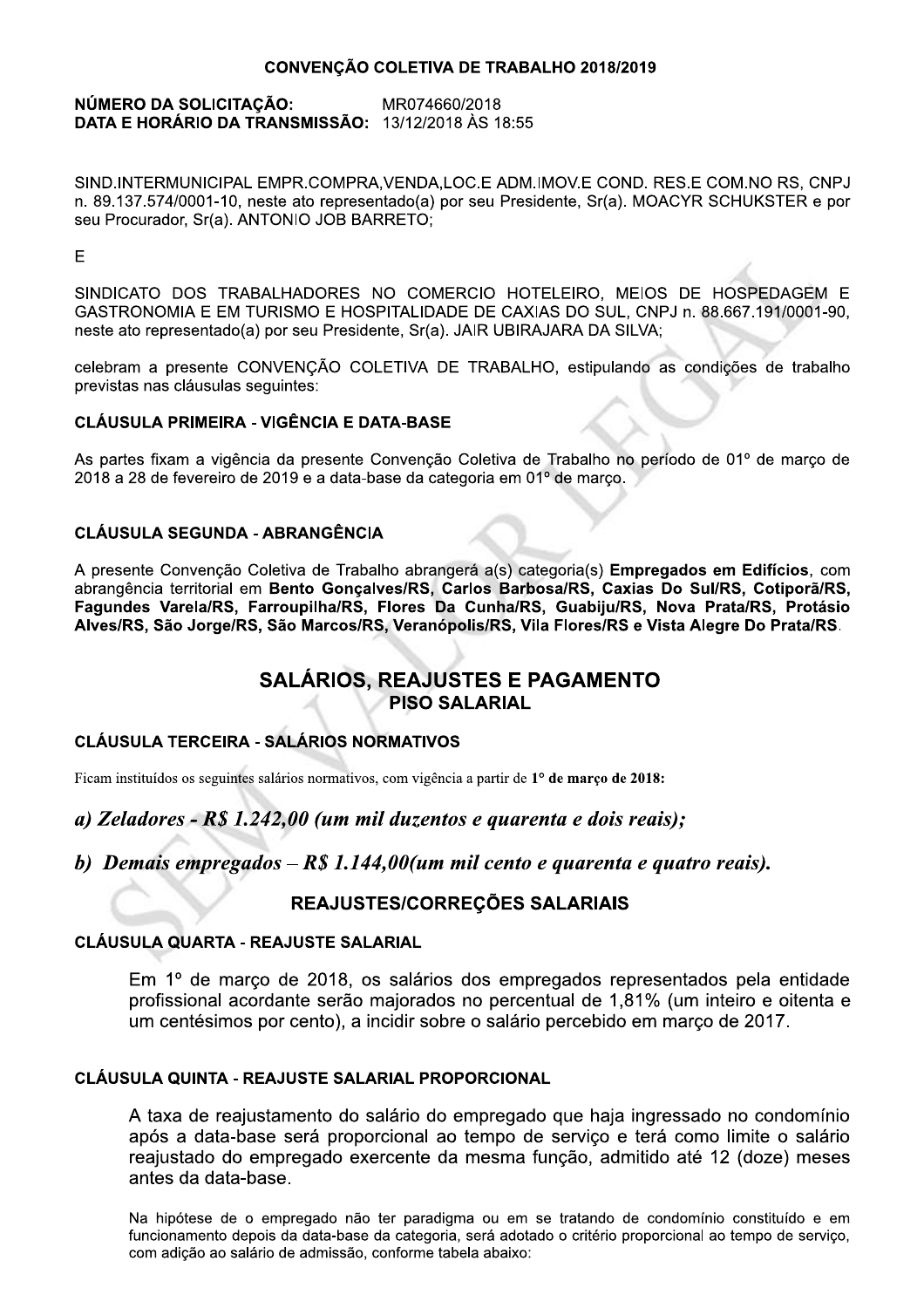| Admissão      | Reajuste |
|---------------|----------|
| <b>MAR/17</b> | 1,81%    |
| <b>ABR/17</b> | 1.49%    |
| <b>MAI/17</b> | 1,41%    |
| <b>JUN/17</b> | 1,04%    |
| <b>JUL/17</b> | 1,04%    |
| <b>AGO/17</b> | 1,04%    |
| <b>SET/17</b> | 1,04%    |
| OUT/17        | 1.04%    |
| <b>NOV/17</b> | 0,85%    |
| <b>DEZ/17</b> | 0,67%    |
| <b>JAN/18</b> | 0,41%    |
| <b>FEV/18</b> | 0,18%    |

## **PARÁGRAFO ÚNICO**

As diferenças salariais decorrentes da presente convenção coletiva deverão ser satisfeitas até 31 de janeiro de 2019.

## OUTRAS NORMAS REFERENTES A SALÁRIOS, REAJUSTES, PAGAMENTOS E **CRITÉRIOS PARA CÁLCULO**

## **CLÁUSULA SEXTA - EMPREGADO NOVO**

Não poderá o empregado mais novo receber, por força do presente acordo, salário superior ao mais antigo na mesma função.

### **CLÁUSULA SÉTIMA - COMPENSAÇÕES**

Depois de calculada a recomposição salarial serão compensados os aumentos salariais, espontâneos ou coercitivos, concedidos durante o prazo de vigência do acordo coletivo anterior, exceto os provenientes de término de aprendizagem; implemento de idade; promoção por antiguidade ou merecimento; transferência de cargo, função, estabelecimento ou de localidade; e equiparação determinada por sentença transitada em julgado.

## **CLÁUSULA OITAVA - COMPROVANTE DE PAGAMENTO**

Os empregadores fornecerão aos empregados recibos ou envelopes de pagamento, no ato do pagamento dos salários, discriminando os pagamentos efetuados, nos quais deverá constar o número das horas normais e extras trabalhadas ou comissões e outros adicionais.

### CLÁUSULA NONA - SALÁRIO - PAGAMENTO EM SEXTA-FEIRA E VÉSPERA DE FERIADO

O pagamento de salário em sexta-feira ou em véspera de feriado deverá ser realizado em moeda corrente, ressalvada a hipótese de depósito em conta bancária.

## **GRATIFICAÇÕES, ADICIONAIS, AUXÍLIOS E OUTROS** 13º SALÁRIO

#### **CLÁUSULA DÉCIMA - ADIANTAMENTO - 13º SALÁRIO**

Quando da concessão de férias, os condomínios ficam obrigados a antecipar 50% (cinquenta por cento) do valor do décimo terceiro salário aos empregados que o requeiram, até o quinto dia após o recebimento do aviso das férias.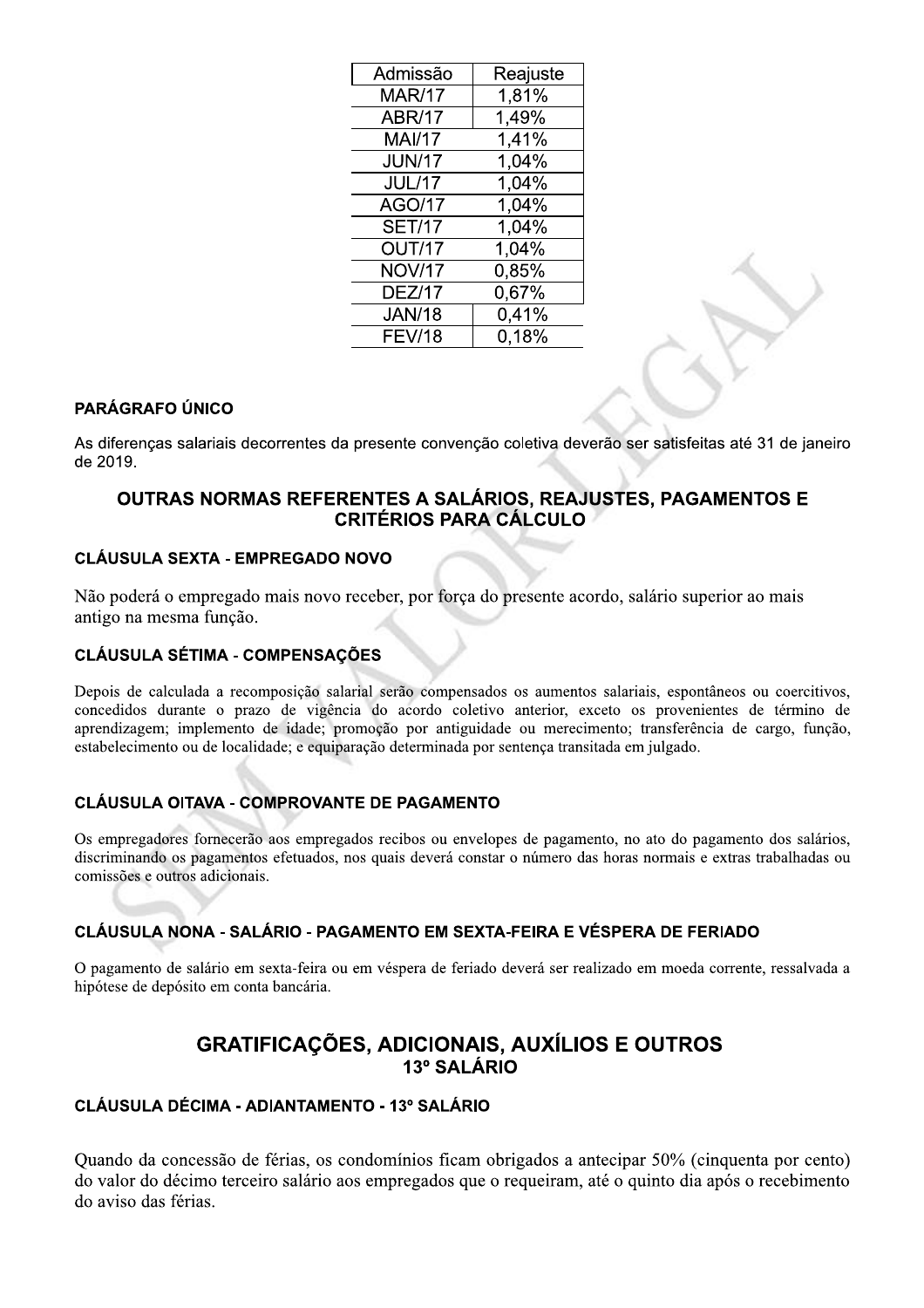## **ADICIONAL DE TEMPO DE SERVIÇO**

## CLÁUSULA DÉCIMA PRIMEIRA - ADICIONAL POR TEMPO DE SERVIÇO

É assegurado aos integrantes da categoria profissional o direito a um adicional mensal equivalente a 2% (dois por cento) do total da remuneração a cada 03 (três) anos consecutivos de trabalho efetivo para o mesmo empregador.

§ 1º- Quando o empregado completar 05 (cinco) anos consecutivos de trabalho para o mesmo empregador o adicional mensal será elevado para 3% (três por cento), com a mesma base de incidência, sobre o total da remuneração do empregado, e será pago até que ele complete o segundo triênio. O adicional previsto no caput da presente cláusula, nesta hipótese, será compensado, não sendo somado ao valor a ser satisfeito a título de quinquênio.

§ 2º- Ninguém poderá perceber a título de adicional por tempo de serviço valor superior ao salário normativo do empregado zelador.

§ 3º- Poderão ser compensados para os efeitos da presente cláusula os adicionais por tempo de servico, já pagos pelo empregador.

## **AUXÍLIO MORTE/FUNERAL**

### **CLÁUSULA DÉCIMA SEGUNDA - AUXÍLIO FUNERAL**

Em caso de falecimento de empregado, o condomínio pagará, a título de auxílio funeral, ao cônjuge ou dependentes habilitados junto ao Instituto Nacional do Seguro Social (INSS), juntamente com o saldo de salários, valor equivalente a 1,5 (uma e meia) vezes o salário normativo fixado para os demais empregados, conforme cláusula 03, letra b, da presente Convenção.

## **AUXÍLIO CRECHE**

### **CLÁUSULA DÉCIMA TERCEIRA - AUXÍLIO - CRECHE**

Os condomínios que tiverem em seu quadro de funcionários empregadas mulheres com filhos com até 60 (sessenta) meses de idade que necessitem de creche, se o empregador não mantiver convênio com uma creche específica, deverão adotar o sistema de reembolso creche no valor de R\$ 186,30 (cento e oitenta e seis reais e trinta centavos), vigentes a partir de 1º de março de 2018, pago a empregada, mediante comprovação de despesas efetuadas. O valor corresponde a 15% (quinze por cento) do maior salário normativo.

## **OUTROS AUXÍLIOS**

#### **CLÁUSULA DÉCIMA QUARTA - CONVÊNIO FARMÁCIA**

Os empregadores que possuírem mais de 10 (dez) empregados deverão adotar sistema de convênio com farmácia para aquisição de medicamentos e posterior desconto em folha, desconto este desde já autorizado pelos integrantes da categoria profissional.

## **CONTRATO DE TRABALHO - ADMISSÃO, DEMISSÃO, MODALIDADES DESLIGAMENTO/DEMISSÃO**

## CLÁUSULA DÉCIMA QUINTA - DEMISSÃO POR JUSTA CAUSA - MOTIVAÇÃO

Os empregadores, quando demitirem empregados por justa causa, ficam obrigados a notificá-los dos motivos da despedida, sob pena de ser considerada imotivada a rescisão.

## CLÁUSULA DÉCIMA SEXTA - RELAÇÃO DE SALÁRIOS

Ficam os condomínios obrigados a entregar ao empregado relação de salários, quando do término do contrato de trabalho, de acordo com o formulário oficial do órgão da Previdência Social, com discriminação das parcelas salariais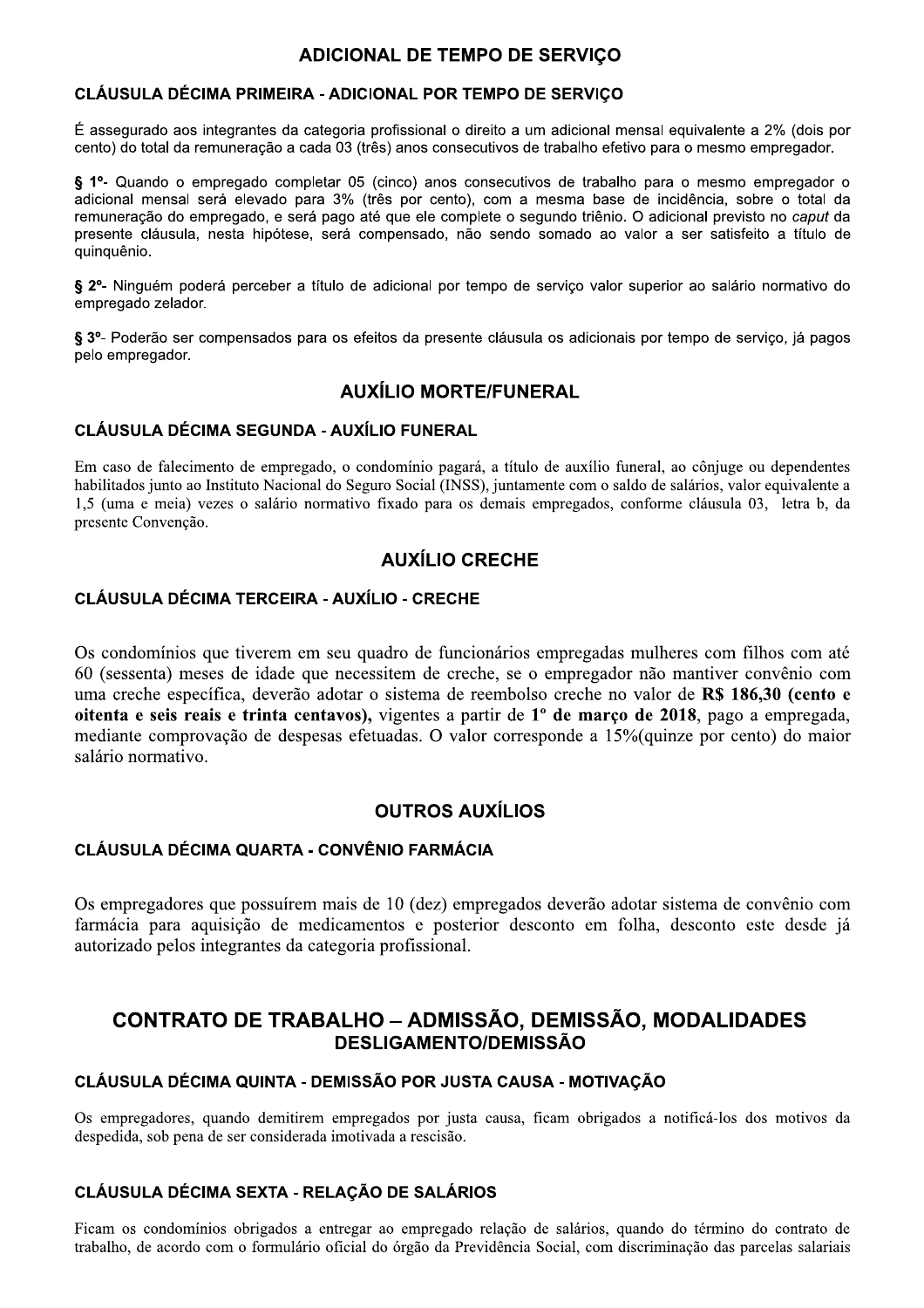recebidas durante o período trabalhado.

## CLÁUSULA DÉCIMA SÉTIMA - RELACÃO DE SALÁRIOS DE CONTRIBUICÃO

Os condomínios entregarão ao empregado que pedir demissão ou que for despedido, quando requerido, a relação de salários durante o período trabalhado ou incorporado na Relação de Salários de Contribuição (RSC), de acordo com o formulário oficial, no prazo máximo de 15 (quinze) dias após o vencimento do aviso prévio.

## CLÁUSULA DÉCIMA OITAVA - RESCISÃO - PAGAMENTO

O pagamento das parcelas decorrentes da rescisão do contrato de trabalho e as anotações na CTPS deverão ser efetuados até dez dias contados a partir do término do contrato.

§ 1° - A inobservância dos prazos sujeitará o infrator ao pagamento da multa prevista no parágrafo oitavo do art. 477 da CLT. A multa estipulada não será devida nas seguintes hipóteses:

a) quando o atraso no pagamento das verbas rescisórias decorra de motivo de força maior;

b) no caso de não comparecimento do empregado no dia aprazado, quando o empregador o notificar, por escrito e mediante contra recibo, do dia, hora e local em que os valores rescisórios estarão à disposição do empregado;

c) quando de consignação de pagamento;

d) quando, em reclamatória trabalhista, o empregador for condenado a pagar diferenças de parcelas rescisórias.

§ 2° - Na ocasião da assistência ou homologação de rescisão de contrato, os empregadores deverão apresentar cópia da guia de contribuição sindical. O presente parágrafo é ajustado em caráter experimental e poderá ser revisto na próxima negociação.

## **AVISO PRÉVIO**

## **CLÁUSULA DÉCIMA NONA - AVISO PRÉVIO - DISPENSA**

Quando o empregado que for demitido pelo empregador, sem justa causa, comprovar a obtenção de novo emprego, será dispensado do cumprimento do restante do aviso prévio, tendo direito ao pagamento somente dos dias efetivamente trabalhados e demais direitos rescisórios, nos prazos e sob as penalidades estabelecidas na cláusula décima oitava desta Convenção.

## CLÁUSULA VIGÉSIMA - AVISO PRÉVIO - PROPORCIONAL

Os empregados zeladores que residam no emprego, desde que tenham 45 (quarenta e cinco) anos de idade, ou mais, com 05 (cinco) ou mais anos consecutivos no mesmo condomínio, ao serem demitidos terão direito a 45 (quarenta e cinco) dias de aviso prévio, desde que preencham ambos os requisitos.

## CLÁUSULA VIGÉSIMA PRIMEIRA - AVISO PRÉVIO - REDUÇÃO

Quando o empregado rescindir seu contrato de trabalho por iniciativa própria e comprovar a obtenção de novo emprego, terá o período de aviso prévio reduzido para 10 (dez) dias, sendo dispensado do restante do período, tendo direito ao pagamento somente dos dias efetivamente trabalhados e demais direitos rescisórios, nos prazos e sob as penalidades estabelecidas na cláusula décima oitava desta Convenção.

## OUTRAS NORMAS REFERENTES A ADMISSÃO, DEMISSÃO E MODALIDADES DE **CONTRATACÃO**

## **CLÁUSULA VIGÉSIMA SEGUNDA - CONTRATO DE EXPERIÊNCIA**

Os contratos de experiência não poderão exceder o prazo de 90 (noventa) dias. O empregado deverá receber a segunda via do contrato celebrado.

## CLÁUSULA VIGÉSIMA TERCEIRA - EXAMES DE ADMISSÃO - PAGAMENTO DA DESPESA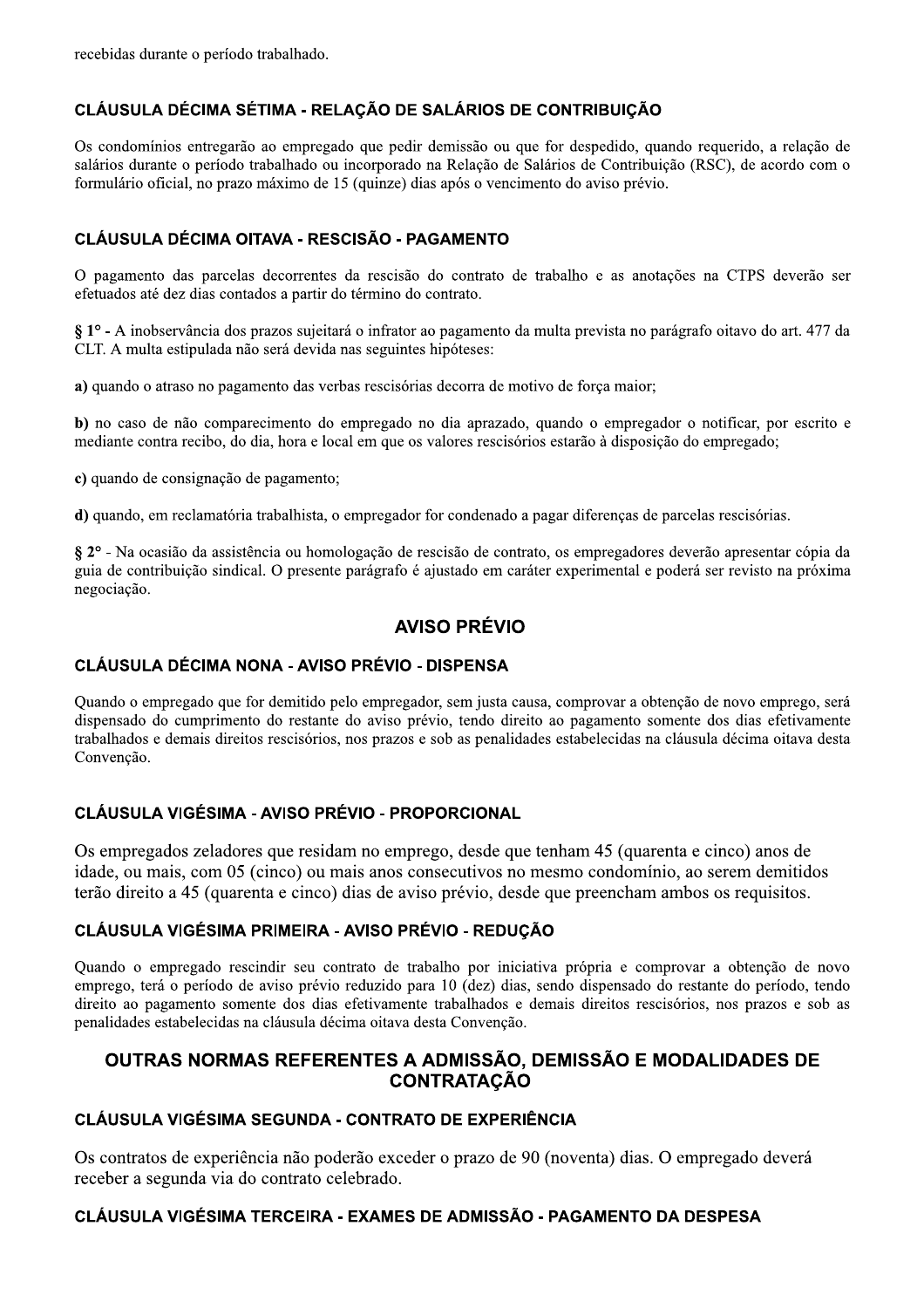No caso de o empregador exigir exames de admissão, deverá suportar o ônus decorrente das despesas efetuadas pelos empregados.

# RELAÇÕES DE TRABALHO - CONDIÇÕES DE TRABALHO, NORMAS DE **PESSOAL E ESTABILIDADES ESTABILIDADE MÃE**

### **CLÁUSULA VIGÉSIMA QUARTA - ESTABILIDADE - EMPREGADA GESTANTE**

Fica assegurada para a empregada gestante uma garantia de emprego de 90 (noventa) dias após o retorno às atividades, de conformidade com o que determina a legislação vigente.

## ESTABILIDADE ACIDENTADOS/PORTADORES DOENÇA PROFISSIONAL

### CLÁUSULA VIGÉSIMA QUINTA - ESTABILIDADE - RETORNO - ACIDENTE DE TRABALHO

Fica assegurado aos empregados que retornarem de benefício por acidente do trabalho a garantia de emprego prevista no art. 118 da Lei nº 8.213/91.

## CLÁUSULA VIGÉSIMA SEXTA - ESTABILIDADE - RETORNO DE AUXÍLIO DOENCA

O empregado que retornar de benefício previdenciário de auxílio doença terá assegurado o direito à estabilidade no emprego pelo prazo de 60 (sessenta) dias, contados a partir da data de retorno, desde que apto a desempenhar a mesma atividade anterior, sempre respeitando o direito do empregado renunciar ou transacionar a concessão.

## **ESTABILIDADE APOSENTADORIA**

### CLÁUSULA VIGÉSIMA SÉTIMA - ESTABILIDADE - VÉSPERA DE APOSENTADORIA

Fica assegurada ao empregado que mantenha contrato de trabalho com o mesmo empregador pelo prazo mínimo de 05 (cinco) anos ininterruptos e tenha 45 (quarenta e cinco) anos de idade ou mais, estabilidade provisória durante os 12 (doze) meses anteriores à implementação da carência necessária à obtenção da aposentadoria. Em ocorrendo a hipótese de direito à aposentadoria proporcional, o benefício será garantido apenas nessa oportunidade.

§ 1<sup>o</sup>- Para a concessão da estabilidade acima prevista, necessário se faz que o empregado preencha todos os requisitos fixados no *caput* desta cláusula.

§ 2<sup>o</sup>- A concessão prevista nesta cláusula ocorrerá uma única vez, não se aplicando nas hipóteses de encerramento das atividades do condomínio, dispensa por justa causa ou pedido de demissão.

## JORNADA DE TRABALHO - DURAÇÃO, DISTRIBUIÇÃO, CONTROLE, FALTAS PRORROGAÇÃO/REDUÇÃO DE JORNADA

#### **CLÁUSULA VIGÉSIMA OITAVA - ADICIONAL - HORAS EXTRAS**

As horas extras serão remuneradas com adicional de 50%, em se tratando das duas primeiras, e de 60% as excedentes a duas.

## **COMPENSAÇÃO DE JORNADA**

#### CLÁUSULA VIGÉSIMA NONA - JORNADA DE TRABALHO - COMPENSAÇÃO

Confirmando o uso e costume já estabelecido, respeitando, ainda, o número de horas de trabalho contratual e semanal, poderão os empregadores componentes da categoria representada pelo SINDICATO PATRONAL, ultrapassar a duração normal de 08 (oito) horas, até o máximo legal permitido, visando a compensação das horas não trabalhadas em algum dia da semana, inclusive aos sábados, sem que este acréscimo seja considerado como horas extras, ressalvado, quando se tratar de empregada mulher ou empregado menor, a existência de autorização médica. Fica garantido em todas as hipóteses o repouso semanal remunerado de um dia, independentemente de feriados.

§ 1<sup>o</sup>- A faculdade estabelecida no *caput* desta cláusula aplica-se a todas as atividades, inclusive aquelas insalubres, independente da autorização a que se refere o artigo 60 da CLT.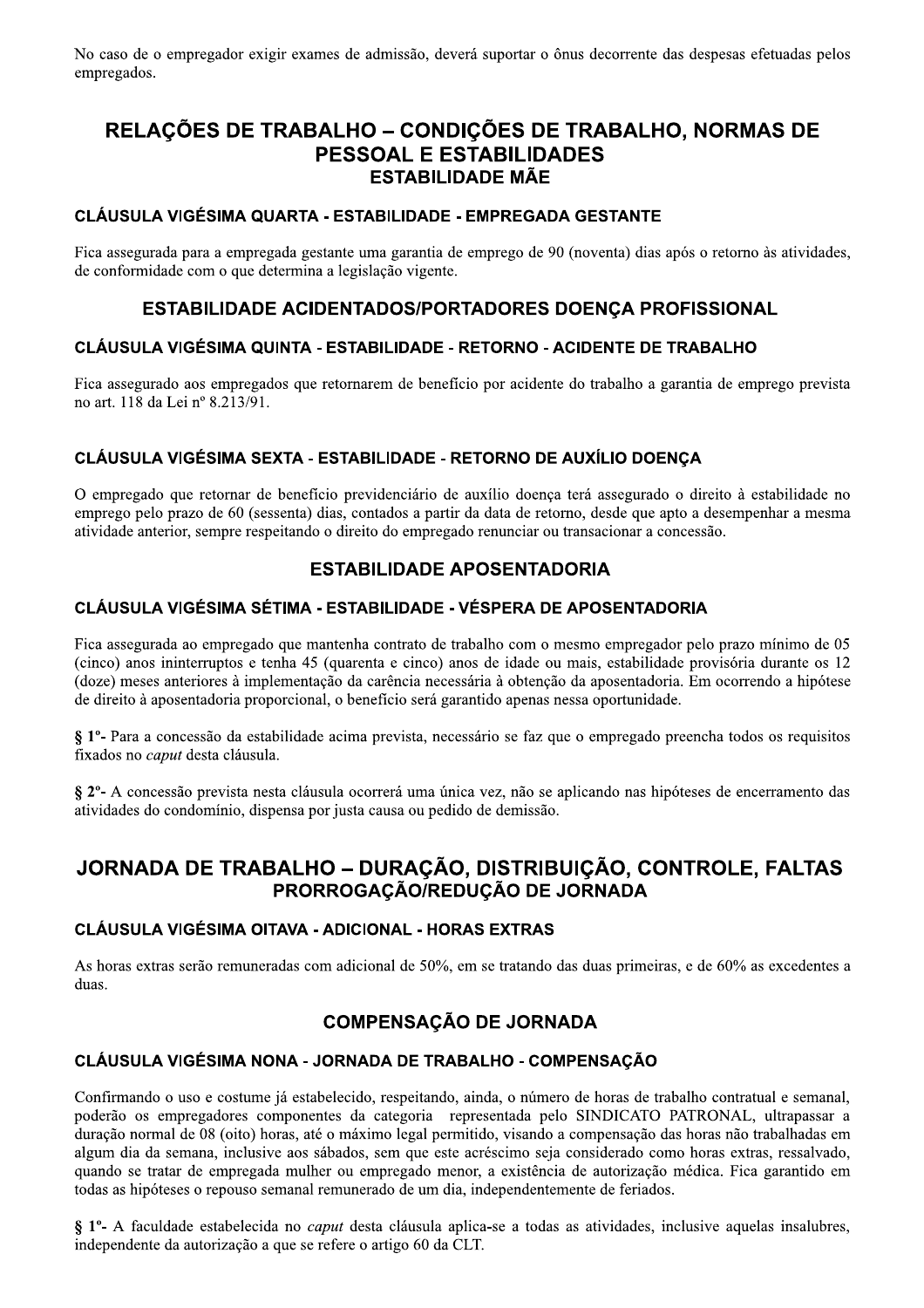§ 2<sup>o</sup>- Adotado o regime de compensação, os empregadores não poderão suprimi-lo sem a prévia concordância do empregado.

## **INTERVALOS PARA DESCANSO**

### **CLÁUSULA TRIGÉSIMA - JORNADA DE TRABALHO - INTERVALO ENTRE TURNOS**

O intervalo entre um turno e outro de trabalho para todos os empregados, poderá ser dilatado, independentemente de acordo escrito entre empregado e empregador, até o máximo de 04 (quatro) horas.

Parágrafo único: Em relação aos contratos que venham a ser ajustados a partir da vigência desta Convenção, a condição estabelecida nesta cláusula só terá aplicação se constar expressamente no instrumento contratual.

## **CONTROLE DA JORNADA**

#### CLÁUSULA TRIGÉSIMA PRIMEIRA - JORNADA DE TRABALHO - REGISTRO

Os condomínios com cinco ou mais empregados, ficam obrigados a manter sistema de controle de jornada de trabalho, sob pena de pagamento da multa prevista no art. 75 da CLT.

## **FALTAS**

### CLÁUSULA TRIGÉSIMA SEGUNDA - ABONO DE FALTAS - DOENÇA DE FILHO

O empregado que faltar ao trabalho, comprovadamente em razão de assistir a atendimento médico ou odontológico de filho menor de 11 (onze) anos de idade, terá sua falta abonada, em número máximo de 12 (doze) ao ano.

#### **CLÁUSULA TRIGÉSIMA TERCEIRA - ABONO DE FALTAS - ESTUDANTES**

Os empregados estudantes, matriculados em escolas oficiais ou reconhecidas, em dia de realização de provas finais de cada semestre ou quando da prestação de exames vestibulares, serão dispensados de seus pontos durante meio turno, limitando ao máximo de 04 horas, desde que comuniquem ao empregador 48 horas antes, e comprovem a realização das provas até 48 horas após.

### CLÁUSULA TRIGÉSIMA QUARTA - DISPENSA EMPREGADOS - SAQUE DO PIS

Os empregadores dispensarão seus empregados durante meio turno, limitado ao máximo de 04 (quatro) horas, sem prejuízo salarial, para saque das parcelas do PIS. Quando o domicílio bancário for fora da cidade onde exerce suas atividades profissionais, o empregado será dispensado por 01 dia.

## OUTRAS DISPOSICÕES SOBRE JORNADA

#### **CLÁUSULA TRIGÉSIMA QUINTA - CURSOS E REUNIÕES**

Os cursos e reuniões promovidos pelos condomínios, quando de comparecimento obrigatório deverão ser realizados durante a jornada de trabalho, ou as horas correspondentes pagas como extraordinárias.

## **CLÁUSULA TRIGÉSIMA SEXTA - FERIADOS TRABALHADOS**

Quando os empregados trabalharem nos dias designados para as folgas ou em feriados terão direito a adicional de 35% (trinta e cinco por cento) sobre as horas trabalhadas, além da dobra determinada em lei.

# **FÉRIAS E LICENÇAS OUTRAS DISPOSICÕES SOBRE FÉRIAS E LICENCAS**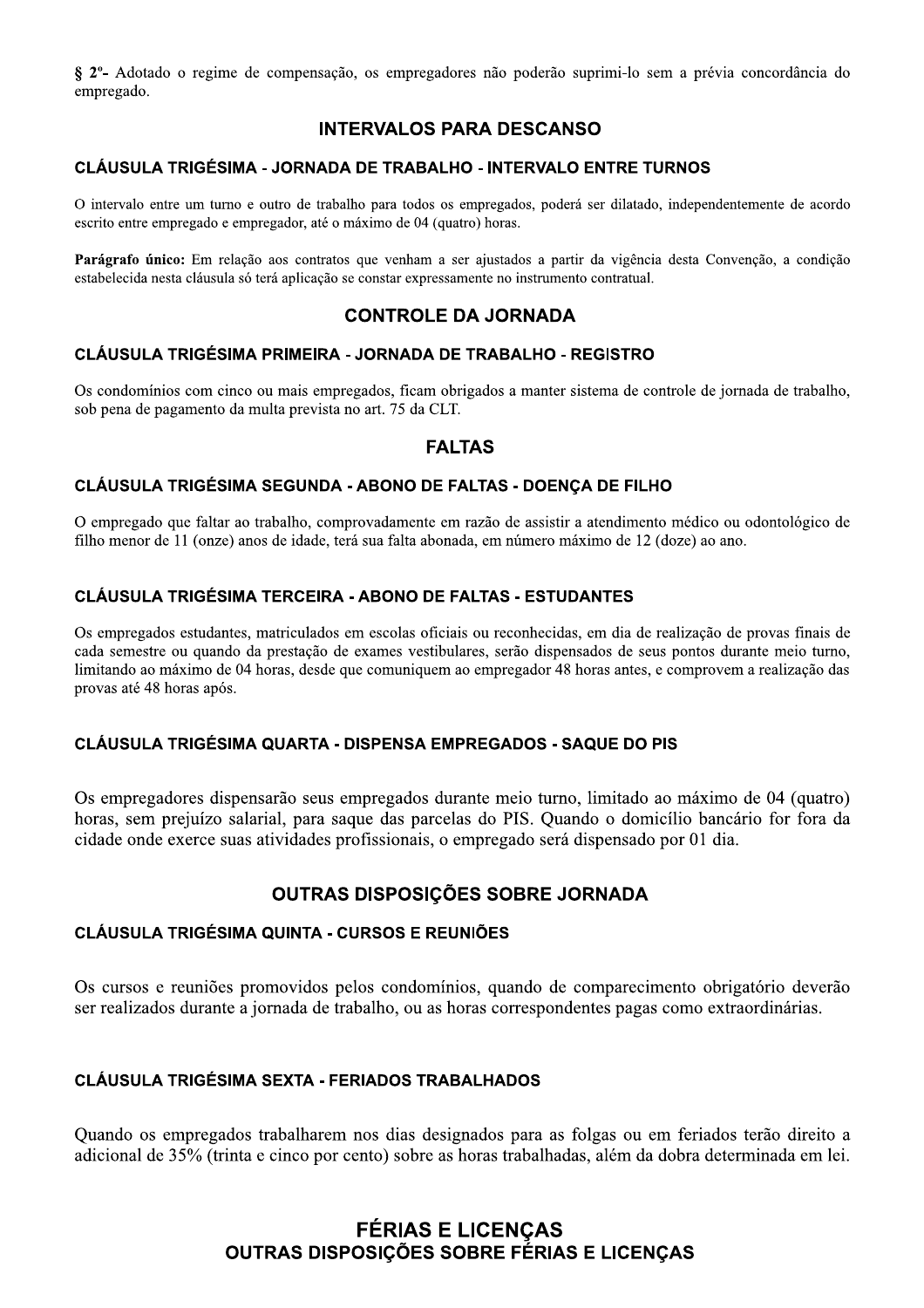## **CLÁUSULA TRIGÉSIMA SÉTIMA - FÉRIAS - INÍCIO**

O início das férias dos empregados não poderá coincidir com domingos e feriados.

## CLÁUSULA TRIGÉSIMA OITAVA - FÉRIAS - PRAZO PARA PAGAMENTO

Ouando da concessão das férias aos empregados, os condomínios ficarão obrigados, a pagar a remuneração das férias até dois dias antes do início do período de gozo.

## CLÁUSULA TRIGÉSIMA NONA - LICENÇA PATERNIDADE

Os condomínios concederão a seus empregados, por ocasião de nascimento de filho, licença-paternidade remunerada de cinco dias.

## SAÚDE E SEGURANÇA DO TRABALHADOR **UNIFORME**

### **CLÁUSULA QUADRAGÉSIMA - UNIFORMES**

Os empregadores que exigirem o uso de uniforme deverão fornecê-lo sem ônus para os empregados.

## **ACEITAÇÃO DE ATESTADOS MÉDICOS**

### **CLÁUSULA QUADRAGÉSIMA PRIMEIRA - ATESTADOS MÉDICOS**

Os condomínios aceitarão, para todos os efeitos, atestados de doença fornecidos por quaisquer profissionais médicos conveniados com o INSS, inclusive do Sindicato Profissional e Planos de Saúde, desde que atendido o mesmo requisito.

## **RELACÕES SINDICAIS** ACESSO DO SINDICATO AO LOCAL DE TRABALHO

## **CLÁUSULA QUADRAGÉSIMA SEGUNDA - MURAL**

Será permitida ao sindicato profissional a divulgação de avisos despidos de conteúdo político-partidário ou ofensivo a quem quer que seja, em mural nos condomínios.

## **REPRESENTANTE SINDICAL**

## CLÁUSULA QUADRAGÉSIMA TERCEIRA - DIRIGENTE SINDICAL - DISPENSA

Os dirigentes do sindicato profissional serão dispensados pelos empregadores, sem prejuízo salarial, em número máximo de 15 (quinze) dias ao ano, mediante requisição prévia com antecedência mínima de 24 (vinte quatro) horas.

## **CONTRIBUIÇÕES SINDICAIS**

## CLÁUSULA QUADRAGÉSIMA QUARTA - DESCONTOS - MENSALIDADES DO SINDICATO

Os empregadores que tenham cinco ou mais empregados deverão proceder no desconto em folha de pagamento das mensalidades sociais, caso sejam expressamente autorizados pelos empregados.

## **CLÁUSULA QUADRAGÉSIMA QUINTA - DESCONTO NEGOCIAL EMPREGADOS**

O sindicato dos trabalhadores no comércio hoteleiro, meios de hospedagem e gastronomia e em turismo e hospitalidade de Caxias do Sul aiusta o pagamento dos empregados por eles representados e alcancados pela presente Convenção Coletiva de Trabalho, de contribuição negocial instituída na forma do art. 513, "e", da CLT, respeitado o disposto no art. 611-B, XXVI, do mesmo diploma legal.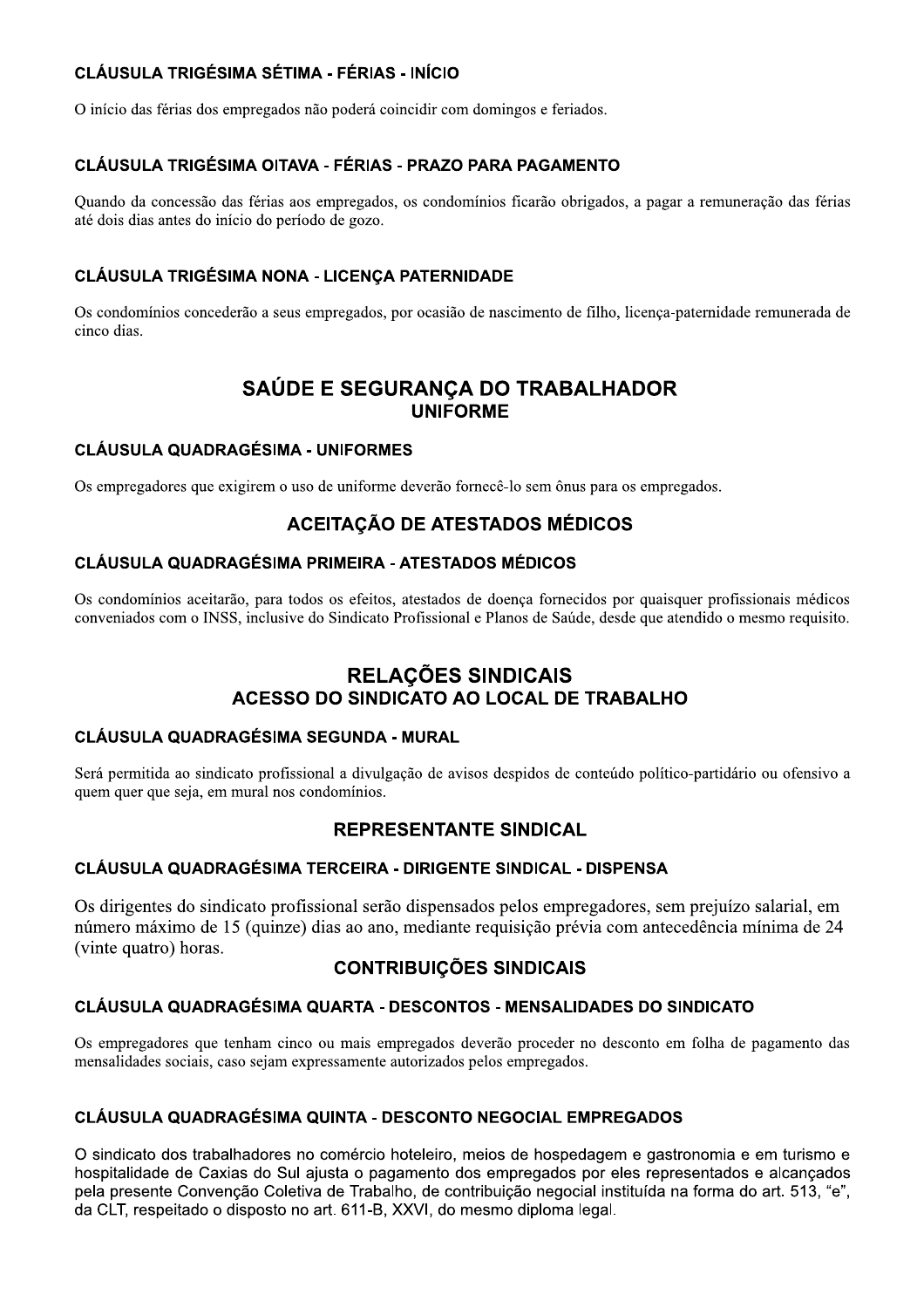PARÁGRAFO PRIMEIRO – Os empregadores descontarão de seus empregados, associados ou não do Sindicato, a título de contribuição negocial, o valor correspondente a 2% (dois por cento) do salário básico percebido, nos meses de abril, junho, agosto, outubro e dezemnbro de 2018 e fevereiro de 2019, recolhendo os respectivos valores até o dia 10 do mês subsequente ao recolhimento, sob pena das cominações previstas no art. 600, da CLT. Caso o desconto tenha ocorrido durante a vigência da presente convenção as empresas estão isentas de descontar novamente dos empregados. O desconto supra terá como limite de contribuição, por empregado, o valor de R\$ 30.00 (trinta reais) em cada parcela.

**PARÁGRAFO SEGUNDO -** As contribuições em favor do sindicato dos empregados, previstas nesta cláusula, em caso de demanda judicial ajuizada por empregado que pretenda a devolução das mesmas, serão de responsabilidade exclusiva do sindicato dos empregados, que assume a responsabilidade pela devolução dos valores em tais casos, exceção feita a eventuais indenizações em caso de dolo ou de culpa do empregador na efetuação dos descontos judicialmente contestados.

**PARÁGRAFO TERCEIRO -**O sindicato dos empregados consigna que conforme deliberado na assembleia da categoria profissional é assegurado o direito de oposição pelo empregado, manifestado individualmente e por escrito à entidade sindical convenente até o término da vigência da convenção. Não havendo sede da entidade na localidade onde o empregado presta serviço, a carta de oposição poderá ser remetida pelo corrreio e com aviso de recebimento.

## **DISPOSICÕES GERAIS OUTRAS DISPOSIÇÕES**

## CLÁUSULA QUADRAGÉSIMA SEXTA - COMPROVANTE DE DOCUMENTOS

Os condomínios ficam obrigados a fornecer a seus empregados o comprovante de recebimento de documentos que por estes lhe sejam entregues.

## CLÁUSULA QUADRAGÉSIMA SÉTIMA - CONVENCÃO - ACÃO DE CUMPRIMENTO

A presente Convenção Coletiva de Trabalho poderá ser objeto de ação de cumprimento, na forma estabelecida no art. 872 da Consolidação das Leis do Trabalho.

## CLÁUSULA QUADRAGÉSIMA OITAVA - ANOTAÇÃO DE FUNÇÃO

Os empregadores anotarão na CTPS dos seus empregados a função por eles efetivamente exercida.

## CLÁUSULA QUADRAGÉSIMA NONA - CTPS - DEVOLUÇÃO

Os empregadores ficam obrigados a devolver a CTPS do empregado, devidamente anotada, no prazo de 48 (quarenta e oito) horas, contado do recebimento.

### **CLÁUSULA QUINQUAGÉSIMA - DAS REGRAS DE VIGÊNCIA**

A presente Convenção terá vigência pelo prazo de 12 meses, contados a partir de 1º de março de 2018. As condições ora ajustadas não se incorporarão aos contratos individuais de trabalho depois de expirado o prazo de vigência.

### CLÁUSULA QUINQUAGÉSIMA PRIMEIRA - DA ABRANGÊNCIA DA PRESENTE CONVENCÃO **COLETIVA DE TRABALHO**

A presente Convenção Coletiva de Trabalho aplica-se a empregados em edifícios e condomínios residenciais, comerciais e similares, zeladores, porteiros, cabineiros, vigias, faxineiros, serventes e outros, nos municípios referidos na cláusula segunda.